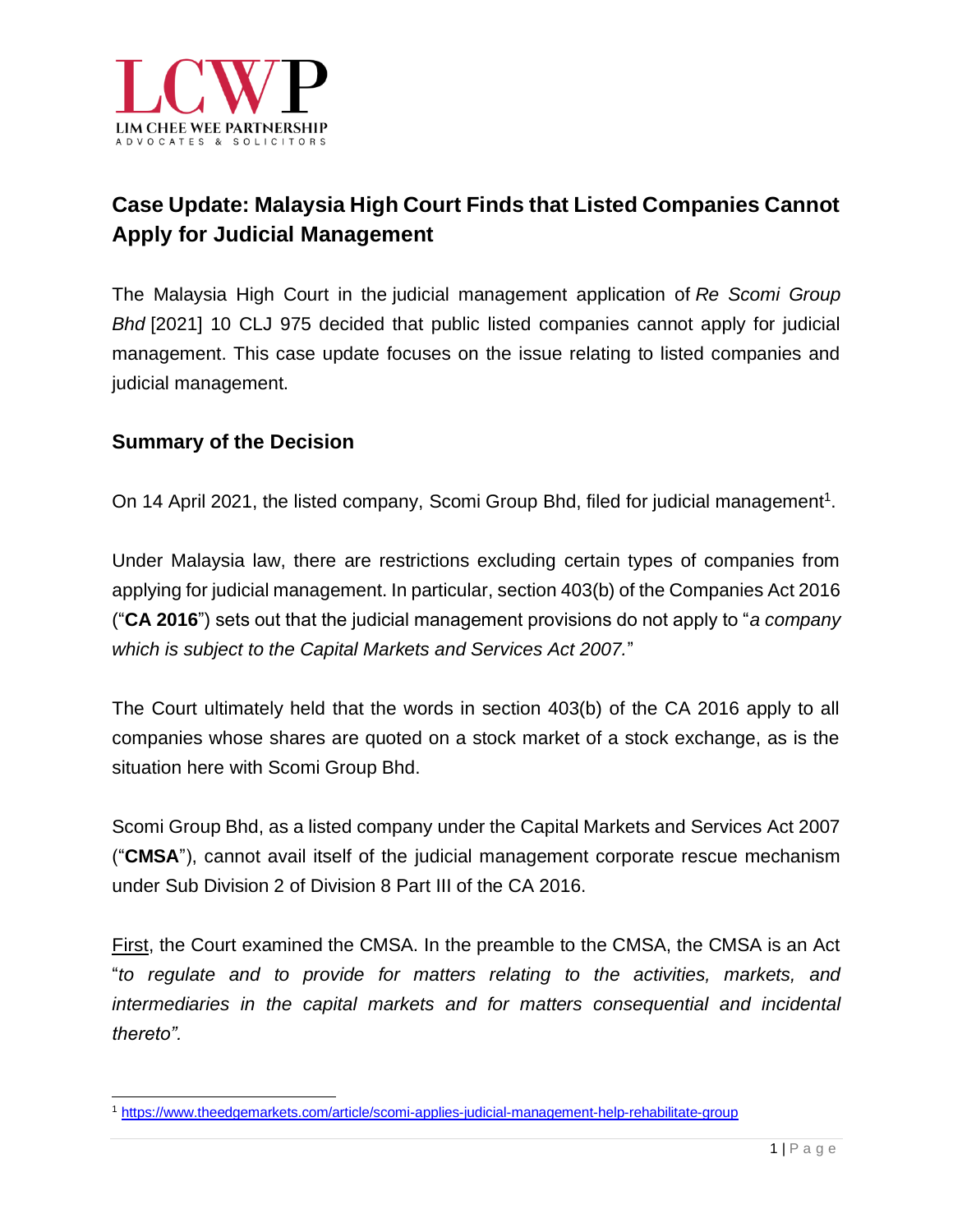

Section 2 of the CMSA sets out the interpretation section and defines terms such as 'capital market', 'corporation', 'listed corporation', 'securities', 'stock market' and 'listed'.

Second, under Part VII of the CMSA under "Provisions Applicable to Listed Corporations", sections 317 to 321 govern listed corporations and the duties imposed on them under the CMSA.

Therefore, when reading the CMSA as a whole and for those sections, the Court concluded that essentially, any body corporate whose shares are quoted on a stock market will be governed by the CMSA.

The Court rejected Scomi Group Bhd's argument that section 403(b)'s reference to "*companies which is subject to the Capital Markets and Services Act 2007*" means "companies licensed and regulated under the CMSA" or to only "companies that are involved in activities or markets in the capital market or which are intermediaries in the capital market".

Ultimately, the Court concluded:

*"Accordingly, this Court cannot read words into section 403(b) of the Companies Act 2016 which are in my view plain, clear and unambiguous. I thus hold that section 403(b) of the Companies Act 2016 applies to all companies whose shares are quoted on a stock market of a stock exchange as is the situation here with the Applicant, and that the Applicant as a listed company under the CMSA cannot avail himself of the Judicial Management corporate rescue mechanism under Sub Division 2 of Division 8 Part III of the Companies Act 2016."*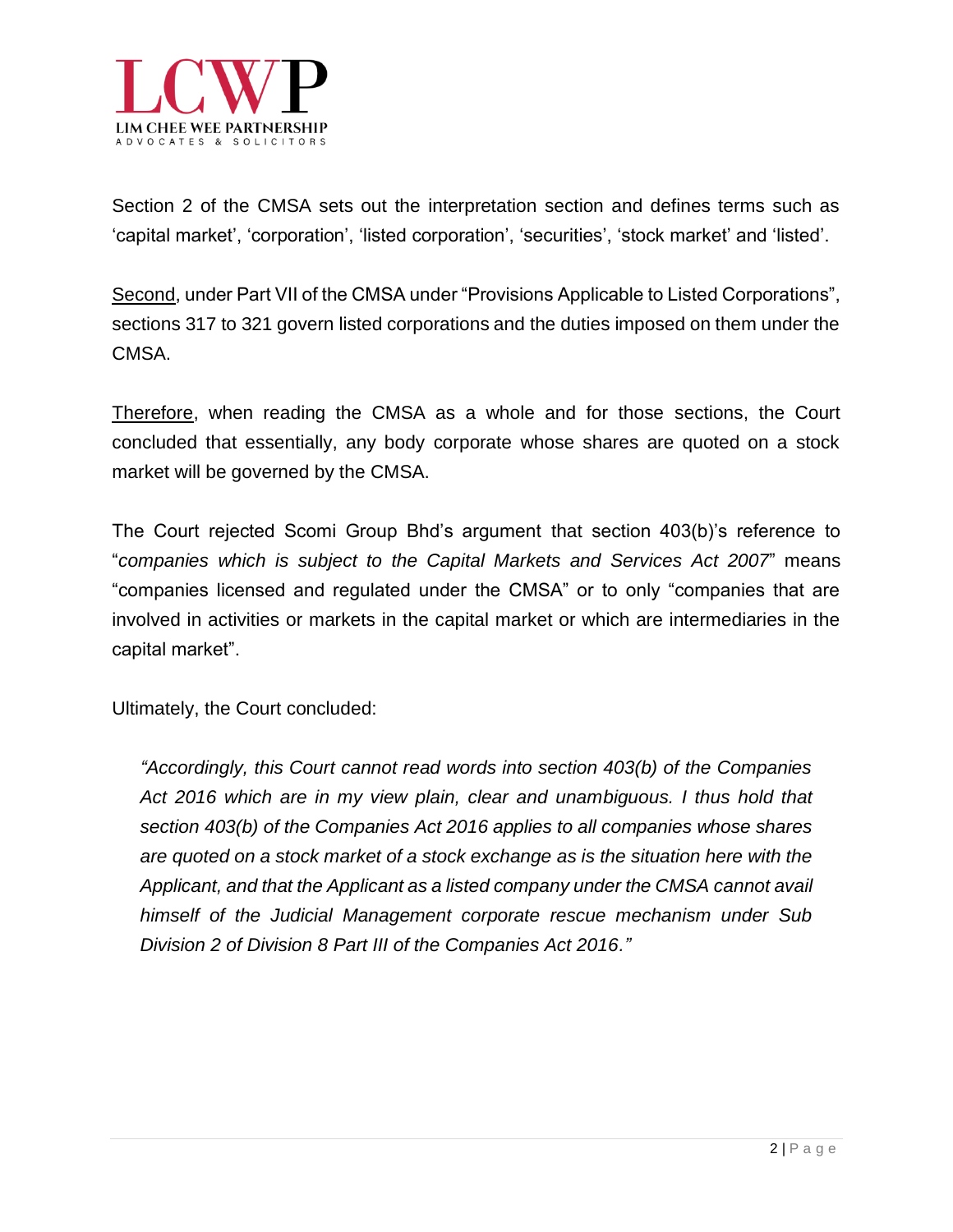

### **Commentary**

Subject to any further appellate court decision, this High Court decision provides guidance on the current restriction for listed companies to apply for judicial management in Malaysia.

Scomi Group Bhd has filed an appeal against the dismissal of its judicial management application. On 16 December 2021<sup>2</sup>, the Court of Appeal granted an interim preservation order to preserve and prevent any legal proceedings against Scomi Group Bhd pending the disposal of the appeal.

Meanwhile, another listed company, Dolomite Corporation Bhd, has also [applied](https://www.theedgemarkets.com/article/dolomite-applies-judicial-management) for judicial [management](https://www.theedgemarkets.com/article/dolomite-applies-judicial-management)<sup>3</sup>. The judicial management application is pending a hearing before the Shah Alam High Court. It remains to be seen if the High Court will also find that a listed company cannot apply for judicial management.

In the near future, Malaysia's restructuring and insolvency laws will be amended (see the Companies Commission of Malaysia [Consultation](https://www.ssm.com.my/Pages/Legal_Framework/Document/Consultative%20Document%20%26Companies%20(Amendment)%20Bill%202020%20(280720).pdf) Document<sup>4</sup>). One of the changes will be to replace the broad wording in section 403(b) of the CA 2016 to a more targeted reference to only specific licensed entities.

*"(b) Any company—*

- *(i) which is registered or approved under Part II, licensed under Part III, or recognised under Part VIII of the Capital Markets and Services Act 2007;*
- *(ii) which is approved under Part II of the Securities Industry (Central Depositories) Act 1991; and*

 $\overline{2}$ 

[https://www.bursamalaysia.com/market\\_information/announcements/company\\_announcement/announce](https://www.bursamalaysia.com/market_information/announcements/company_announcement/announcement_details?ann_id=3219201) [ment\\_details?ann\\_id=3219201](https://www.bursamalaysia.com/market_information/announcements/company_announcement/announcement_details?ann_id=3219201)

<sup>3</sup> <https://www.theedgemarkets.com/article/dolomite-applies-judicial-management> 4

[https://www.ssm.com.my/Pages/Legal\\_Framework/Document/Consultative%20Document%20%26Companies%20\(A](https://www.ssm.com.my/Pages/Legal_Framework/Document/Consultative%20Document%20%26Companies%20(Amendment)%20Bill%202020%20(280720).pdf) [mendment\)%20Bill%202020%20\(280720\).pdf](https://www.ssm.com.my/Pages/Legal_Framework/Document/Consultative%20Document%20%26Companies%20(Amendment)%20Bill%202020%20(280720).pdf)